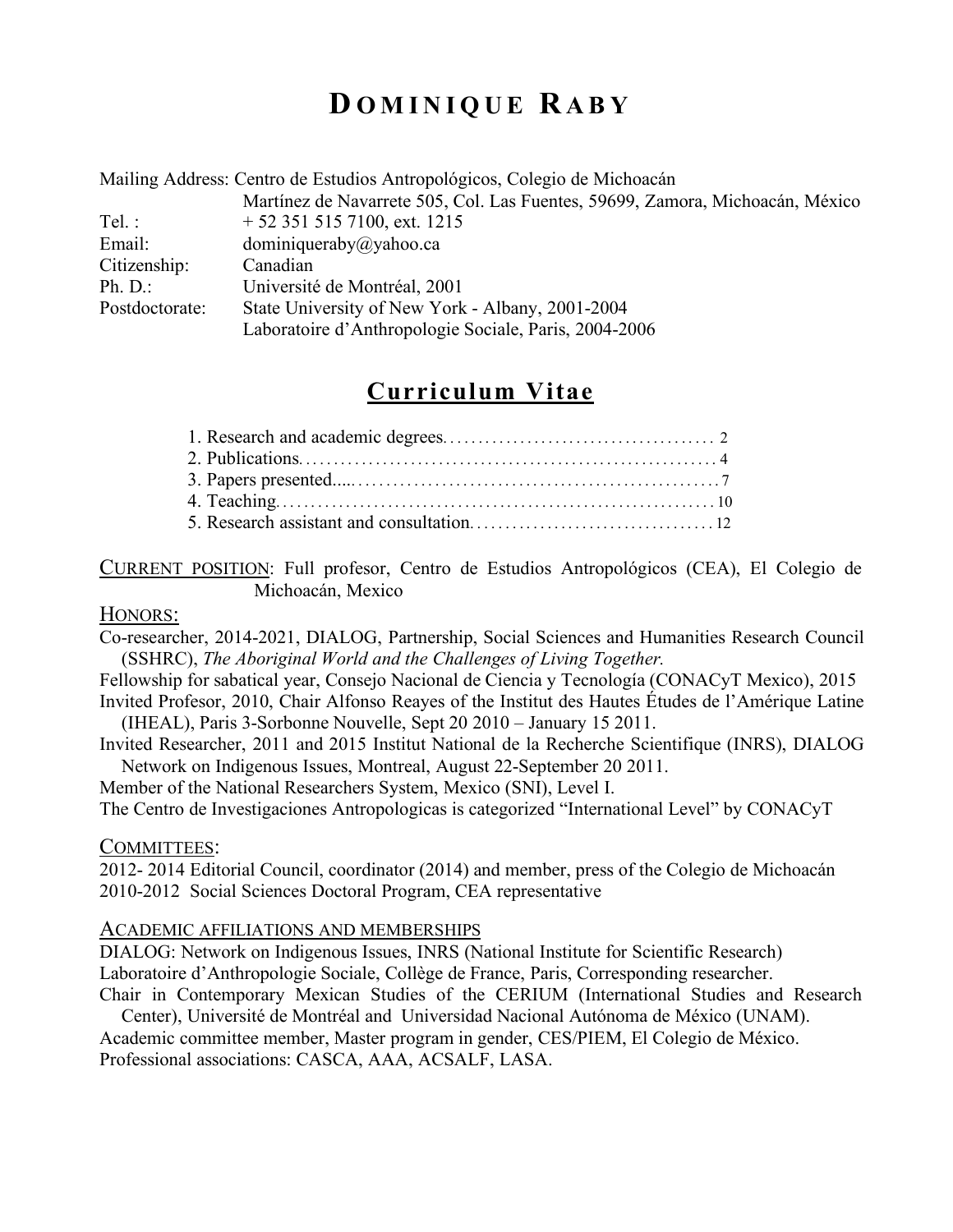# **1. RESEARCH AND ACADEMIC DEGREES**

**• RESEARCH PROJECT:** DOMESTIC VIOLENCE: REPRESENTATIONS, PRACTICES AND PUBLIC POLICIES IN THE NAHUA ALTO BALSAS, GUERRERO, MEXICO

**2009- :** Profesor, Centro de Estudios Sociológicos, Colegio de Michoacán

**2008 :** Invited researcher, Centro de Estudios Sociológicos, Colegio de México. Host researcher: Soledad González Montes

**2007-2008:** Invited reseacher, Centro de Investigaciones y Estudios Superiores en Antropología Social (CIESAS), Mexico D.F. Host researcher: François Lartigues.

Fellowships: Consejo Nacional de Ciencia y Tecnología (CONACYT, Postdoctoral fellowship for the improvment of national superior studies, 2008-2009) and Research fellowship for foreigners, Direction of Academic Exchanges, Government of Mexico, Mexico-Canada bilateral agreements (2007-2008).

Publications : 2011a, 2011b, 2012a, 2012b, 2012c, 2012d, 2018a, 2018b… book 2015, etc.

**• POSTDOCTORAL RESEARCH:** ORAL LITERATURE AND GENDER AMONG THE NAHUAS OF ALTO BALSAS, GUERRERO, MEXICO.

**2004-2006** Laboratoire d'Anthropologie Sociale (Collège de France, Centre national de la recherche scientifique and École des hautes études en sciences sociales, Paris). Advisor: Dr. Michel Perrin.

**2001-2004** Institute for Mesoamerican Studies, State University of New York at Albany. Advisor: Dr. Louise M. Burkhart.

Fellowships: Social Sciences and Humanities Research Council of Canada (SSHRC, Award No. 756-2004-0511) and Fonds pour la formation de chercheurs et l'aide à la recherche (FQRSC, Quebec).

Publications : 2007a, 2007b, 2010, 2012b, 2018b…

**• 1995-2001 DOCTORATE IN ANTHROPOLOGY**, Anthropology Department, Université de Montréal Title: *In xochiyecolli, l'épreuve fleurie. Symboliques du genre selon la littérature nahuatl du Mexique préhispanique*. (Gender Symbolism in Nahua Prehispanic Literature)

Advisor: Dr. Louise I. Paradis; co-advisor: Dr. Pierre Beaucage. Degree obtained August 2, 2001. 1996: Doctoral fellow at the Instituto de Investigaciones Históricas, Universidad Nacional Autónoma de México (six months). Advisor: Dr. Miguel León-Portilla.

*My Ph.D. dissertation was ranked among the outstanding ones (first 10%) by the committee members.* 

Fellowships: Doctoral fellowship and a fellowship for my studies at the UNAM, Fonds pour la formation de chercheurs et l'aide à la recherche (FQRSC, Quebec), doctoral and Berthelet-Aubin fellowship from the Faculty of Graduate Studies of the Université de Montréal. Publications : 1997, 1999a, 2003a, 2003b, 2003c, 2006.

**• 1988-1992 MASTER IN ANTHROPOLOGY**, Anthropology Department, Université de Montréal Title: *La céramique du site Ahuinahuac, Guerrero, Mexique*. Advisor: Dr. Louise I. Paradis. Degree obtained July 9, 1992.

Fellowships: Master and training fellowships Fonds pour la formation de chercheurs et l'aide à la recherche (FQRSC, Quebec). Publication : 1999b.

\_\_\_\_\_\_\_\_\_\_\_\_\_\_\_\_\_\_\_\_\_\_\_\_\_\_\_\_\_\_\_\_\_\_\_\_\_ Dominique Raby / Curriculum Vitae / 2019 2/13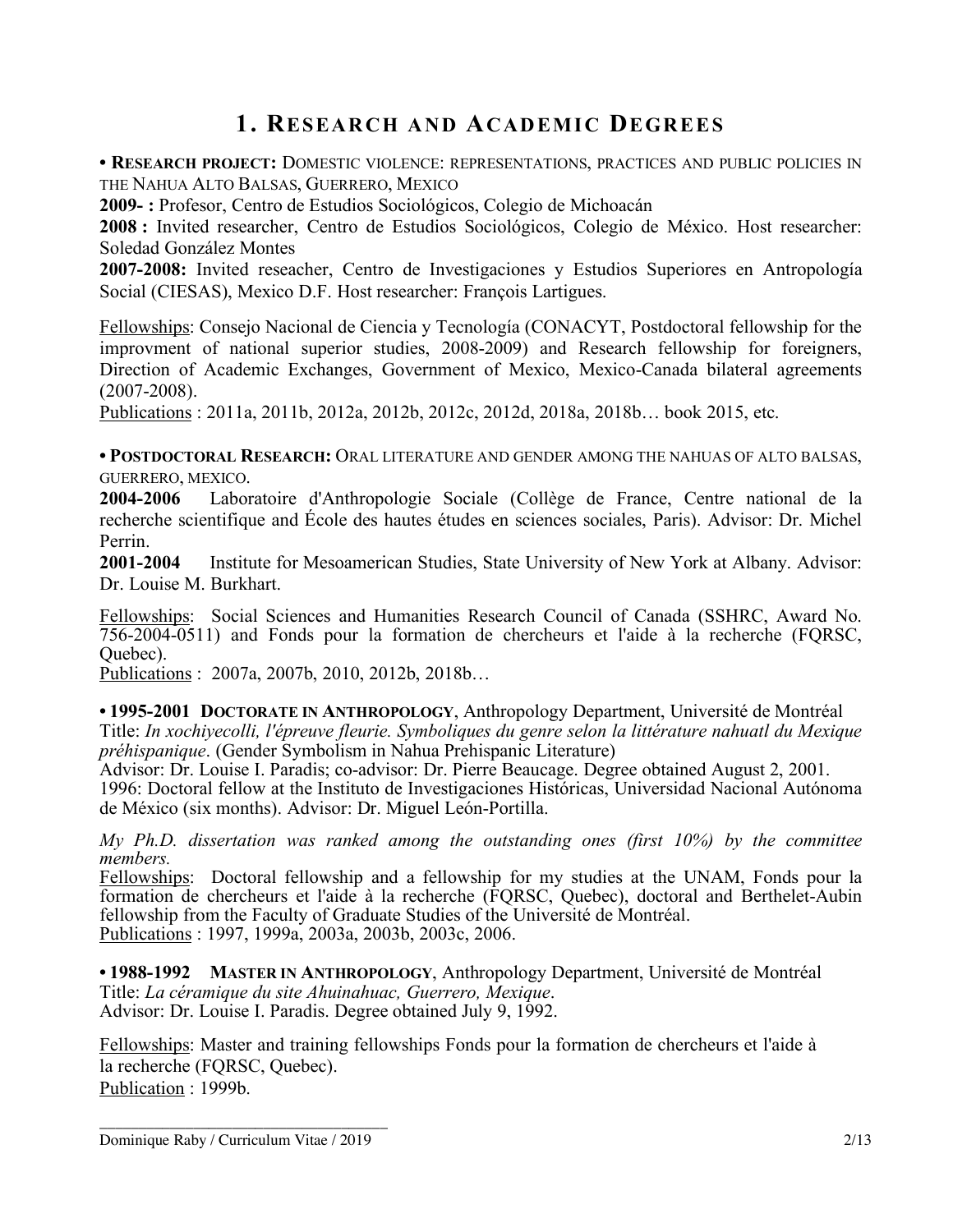#### **• 1981-1986 UNDERGRADUATE PROGRAM**, Université de Montréal. 1985-1986 Specialisation in Anthropology. 1981-1983 Specialisation in Ancient Studies. Degree obtained June 18, 1986.

Fellowship: Foundation Rose-Daoust-Duquet

**1978-1981** Highschool program, Collège international Marie de France, Montreal.

| <b>FELLOWSHIPS</b>     | Years     | <b>Level</b>  | <b>Period</b>                                                                                |
|------------------------|-----------|---------------|----------------------------------------------------------------------------------------------|
| <b>SSHRC</b> Canada    | 2014-2021 | partnership   | 7 years                                                                                      |
| CONACYT, México        | 2015      | sabbatical    | 12 months                                                                                    |
| Conacyt, Mexico        | 2008-2009 | postdoctorate | 12 months (8 declined)                                                                       |
| Mexican government     | 2007-2008 | research      | 12 months                                                                                    |
| <b>SSHRC</b> of Canada | 2004-2006 | postdoctorate | 24 months                                                                                    |
| Fonds FCAR             | 2001-2003 | postdoctorate | 18 months                                                                                    |
| Berthelet-Aubin        | 1998      | doctorate     | 4 months                                                                                     |
| Fonds FCAR             | 1995-1997 | doctorate     | 32 months                                                                                    |
| Fonds FCAR             | 1996      | doctorate     | 6 months                                                                                     |
| Université de Montréal | 1995-1997 | doctorate     | 32 months                                                                                    |
| Fonds FCAR             | 1988-1989 | master        | 16 months                                                                                    |
| Rose-Daoust-Duquet     | 1985      | undergraduate | 4 months                                                                                     |
|                        |           |               | 1972-1981 Several fellowship, Amicale du Collège Marie de France (half of the annual tuition |
| fees)                  |           |               |                                                                                              |

| <b>LANGUAGES</b>         |               |              |                     |                                     |  |  |  |
|--------------------------|---------------|--------------|---------------------|-------------------------------------|--|--|--|
|                          | <b>Spoken</b> |              | <b>Read Written</b> | Level                               |  |  |  |
| French                   | X             | X            | X                   | Mother tongue                       |  |  |  |
| English                  | X             | X            | X                   | Second language                     |  |  |  |
| Spanish                  | X             | X            | X                   | Second language                     |  |  |  |
| Nahuatl (Alto Balsas)    | X             | $\mathbf{X}$ | X                   | Second language                     |  |  |  |
| <b>Classical Nahuatl</b> | ۰             | X            |                     | University, doctorate               |  |  |  |
| Kanyen'kéha (Mohawk)     | -             |              |                     | Basics (2018-)                      |  |  |  |
| German                   |               | X            |                     | Collegial (5 years)                 |  |  |  |
| Latin                    |               |              |                     | University, undergraduate (7 years) |  |  |  |
| <b>Ancient Greek</b>     |               |              |                     | University, undergraduate (2 years) |  |  |  |

# WORK IN INDIGENOUS COMMUNITIES

*Alto Balsas Nahua communities, State of Guerrero, Mexico*

**2008-…** Short stays every year, Domestic Violence Project.

**2007-2008** Two month, Domestic Violence Project. (CIESAS).

**2005-2006** Six months (January-May and December-January) Oral Tradition Project (Laboratoire d'Anthropologie Sociale, Paris).

**2004** One month (August) Oral Tradition Project (Laboratoire d'Anthropologie Sociale, Paris).

**2002** Seven months (January-July and November) Oral Tradition Project (Institute for Mésoamerican Studies, SUNY-Albany).

**1989-1995** Eight months in the Alto Balsas Nahua communities and three months in the adjacent *mestizo* region of Mayanalan. Archaeological research, Mezcala Project (Université de Montréal).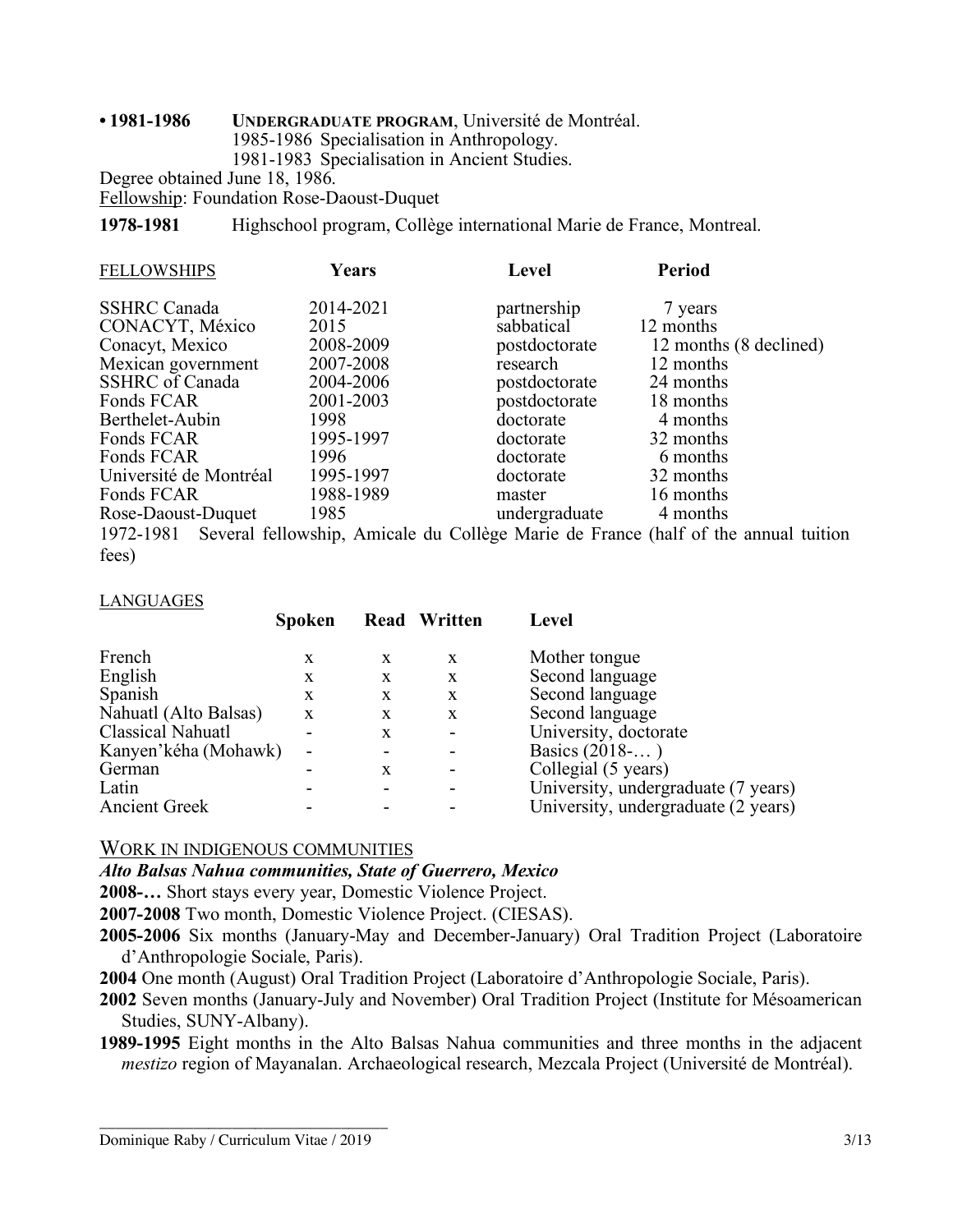# *Inuit community of Nunavik*

**1994** Two months (July-August) in the Inuit community of Salluit. Contemporary inuit family project (Institut national pour la recherche scientifique [INRS] du Québec and Hélianthe Inc.).

# RESEARCH GROUPS

- **2014-2021** Co-researcher, DIALOG, Partnership *The Aboriginal World and the Challenges of Living Together.*
- **2009-…** Research group "Violencia y vulnerabilidad social en contextos nacionales e internacionales", Colegio de Michoacán
- **2006** Research group "Anthropologie et language", Nicole Belmont, Clarisse Herrenschmidt and Corinne Fortier, Laboratoire d'Anthropologie Sociale, Paris. Discussion of the members' research on the representation of language in oral and written literature.
- **2006** Research group "Agentivité", Aurore Monod-Becquelin and Valentina Vapnarsky (Université de Paris X - Nanterre and National Center for Scientific Research). Research on the concept of agentivity, at the crossroad of linguistics, psychology and anthropology, and its application for the study of Native American religion.
- **2005-2006** Research group "Corps et affects" Françoise Héritier and Margarita Xanthakou, Laboratoire d'Anthropologie Sociale, Paris. Discussions of the works of Dr. Héritier and the members of the group, on the representation of body and affects, and gender issues.
- **2002-2003** Nahuatl language workshop, Louise M. Burkhart, State University of New York, Albany.
- **1996-2000** Research group "Cartografía indígena", Universidad Nacional Autónoma de México, Miguel León-Portilla and Mercedes Montes de Oca. Multidisciplinary research group studying the presence of indigenous elements in Mexican colonial cartography (cf. Raby 2003b et c).

**1996-1998** Nahuatl language workshop, Pierre Beaucage, Université de Montréal.

# EVALUATIONS

**FOR PUBLICATIONS**

**2007-…** Articles, books and book chapters, United States, Canada, Mexico, Italy

# **PROJECTS**

- **2019** Member of the committee, doctoral fellowships, Social Sciences and Humanities Research Council of Canada (SSHRC).
- **2014-2015** Coordinator (2015) and member of the committee, postdoctoral fellowships, Social Sciences and Humanities Research Council of Canada (SSHRC).

**2012-…** CONACyT, Mexican Universities

**2006** National Science Foundation (United States), "Documenting Endangered Languages" announcement (NSF 06-577), one project.

# **2. PUBLICATIONS**

# BOOKS

**2015** with Catharine Good Eshelman (eds.), *Ser nahuas hoy. Miradas antropológicas hacia representaciones, conceptos y prácticas.* Zamora, El Colegio de Michoacán. ISBN 978-607-9470- 14-2

\_\_\_\_\_\_\_\_\_\_\_\_\_\_\_\_\_\_\_\_\_\_\_\_\_\_\_\_\_\_\_\_\_\_\_\_\_ Dominique Raby / Curriculum Vitae / 2019 4/13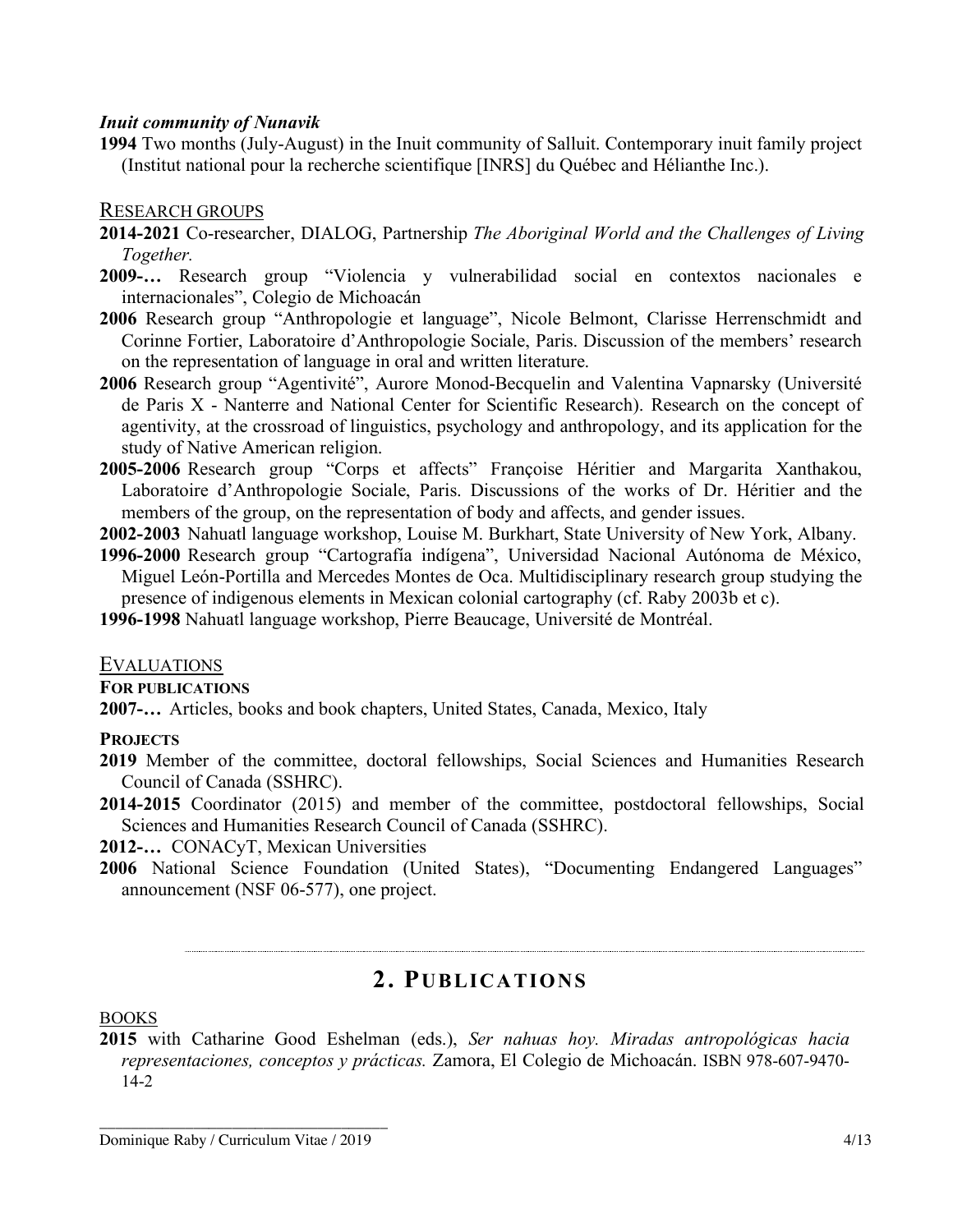- **2003a** *L'épreuve fleurie. Symboliques du genre dans la littérature nahuatl du Mexique préhispanique*. Preface by Miguel León-Portilla. Paris: L'Harmattan (Ph. D dissertation).
- **2003b** Montes de Oca, M., D. Raby, A. Sellen and S. Reyes. *Cartografía de tradición hispano indígena: Mapas de Mercedes de Tierra, siglos XVI y XVII*. Mexico: Universidad Nacional Autonoma de México.

#### PEER REVIEWED ARTICLES

- **2018a** "Un mal nommé machisme: Masculinités et colonialité dans la représentation nahua de la violence intrafamiliale (Alto Balsas, Mexique)", *Anthropologica*, 60 (2): 523-535 (CASCA).
- **2018b** "Nuestra Madre sufre y llora. Violencia intrafamiliar y Buen Vivir desde la relación al maíz en una comunidad nahua de Guerrero, México", *Relaciones*, vol. 39, num. 155: 45-75 (Colmich).
- **2014a** "Herencia de los exempla jesuitas. Homenaje a la obra de Danièle Dehouve", sección Legados, revista *Desacatos*, *Revista de Antropología Social* 44 : 181-187 (CIESAS)
- **2013a** "Comidas del Zopilote. Ofrenda, limpieza y empatía en un ritual agrícola (Alto Balsas nahua, México)", *Les Cahiers Amérique Latine Histoire & Mémoire*, no. 25 (Paris-VIII).
- **2012a "'**My Heart Can't Do What It Wants': Sadness and Learned Empathy in a Nahua Community", *Anthropology and Humanism* (American Anthropological Association), 37 (2): 201-213.
- **2012b** "Sur les ailes du vautour. Genre, violence et « résistance » dans un récit nahua de voyage à Chiknâujtipan, le monde des morts (Mexique)", *Journal de la Société des Américanistes* 98 (2): 167-197.
- **2012c** "'No dejes que te anden abusando'. Costumbres y prácticas nahuas contra la violencia intrafamiliar" *Estudios Sociológicos* XXX (88): 199-231 (El Colegio de México).
- **2011a** "Représentation des femmes autochtones et nouveaux défis de l'anthropologie au Mexique. Réflexions à partir d'un terrain en région nahua", en Marie France Labrecque (ed.), Processus transnationaux, autochtones et recherche sociale : quelles pistes pour le futur ? *Revue Inditerra,* núm. 3: 73-87.
- **2010** "Le paysage et l'histoire. Conversations avec Marcial Camilo Ayala, peintre nahua", *Cahiers de littérature orale,* núm. doble 67-68: 153-174 (INALCO, Paris).
- **2007a** "The Cave-Dwellers' Treasure : Folktales, Morality and Gender in a Nahua Community, Mexico". *Journal of American Folklore* 120 (478): 401-444 (The American Folklore Society).
- **2007b** "La jeune fille aux serpents. Figures terrestres, genre et identité chez les Nahua du Mexique". *Cahiers de littérature orale* 61: 197-232 (Institut National des Langues et Civilisations Orientales, Paris).
- **2006** "Mujer Blanca y Dolor Verde. Uso de los colores, del género y de los lazos de parentesco en el *Tratado* de Ruiz de Alarcón". *Estudios de Cultura Náhuatl* XXXVII : 294-315 (Instituto de Investigaciones Históricas, Universidad Nacional Autónoma de México).
- **1999a** "Xochiquetzal en el *cuicacalli*. Cantos de amor y voces femeninas entre los antiguos Nahuas". *Estudios de Cultura Náhuatl* XXX: 203-229 (Instituto de Investigaciones Históricas, Universidad Nacional Autónoma de México).
- **1997** "Le Voltigeur turquoise et le Prêtre froid : Plantes divinisées et pratiques rituelles nahuas dans le Traité des superstitions d'Alarcon (1629)". *Recherches amérindiennes au Québec*, special issue *L'œil et la main. Ethnobiologie et pratiques sociales*, under the direction of P. Beaucage, XXVII (3-4): 69-83 (Montreal).
- 1994 Desmarais, D., C. Lévesque and D. Raby, "La contribution des femmes naskapies aux travaux de la vie quotidienne à l'époque de Fort McKenzie". *Recherches féministes*, special issue *Familles*, de la vie quotidienne à l'époque de Fort McKenzie". *Recherches féministes,* special issue *Familles*, 7 (1): 23-42 (Groupe de recherche et d'échange multidisciplinaires féministes, Université Laval, Quebec).

\_\_\_\_\_\_\_\_\_\_\_\_\_\_\_\_\_\_\_\_\_\_\_\_\_\_\_\_\_\_\_\_\_\_\_\_\_ Dominique Raby / Curriculum Vitae / 2019 5/13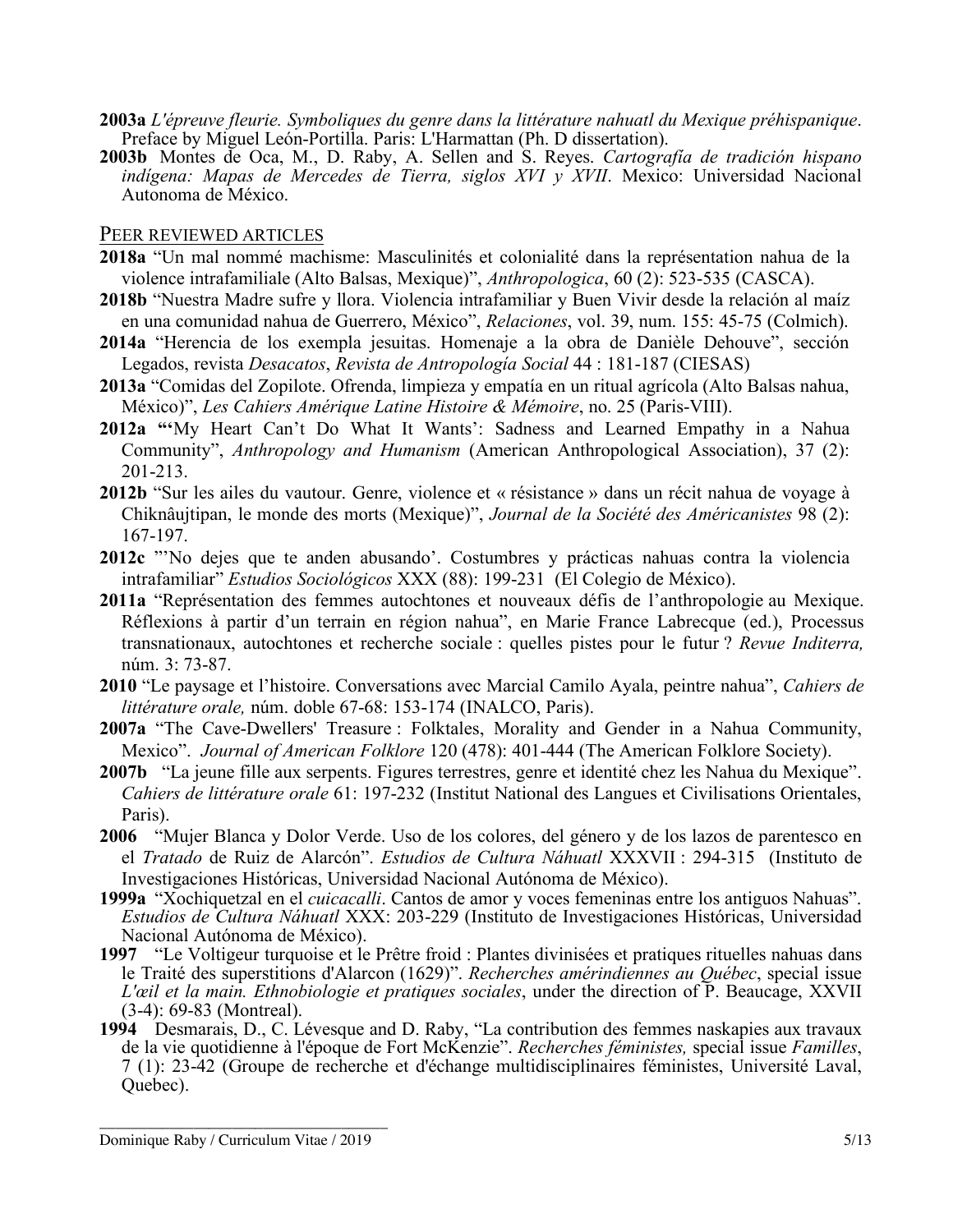**1990** Paradis, L. I., C. Bélanger, D. Raby and B. Ross. "Le style Mezcala découvert en contexte au Guerrero, Mexique". *Journal de la Société des Américanistes*, vol. 76: 199-212 (Paris).

# BOOK CHAPTERS AND OTHER ARTICLES

- **2015a** "Reflexiones finales. Representaciones nahuas y teoría antropológica" in Catharine Good Eshelman and Dominique Raby (eds.), *Ser nahuas hoy. Miradas antropológicas hacia representaciones, conceptos y prácticas*, El Colegio de Michoacán: 315-347.
- **2015b** "'Es que aquí hay mucho machismo'. Representación de las masculinidades como modelo explicativo nahua de la violencia intrafamiliar en el Alto Balsas, Guerrero" in Catharine Good Eshelman and Dominique Raby (eds.), *Ser nahuas hoy. Miradas antropológicas hacia representaciones, conceptos y prácticas*, El Colegio de Michoacán: 195-222.
- **2014b** "Entre miedo y risa. Aspectos de la sexualidad en rituales y cuentos nahuas (México)", en Karine Tinat y Dimitri Karadimas (eds.), *Creencias sexuales, prácticas religiosas: perspectivas cruzadas*. México D. F.: El Colegio de México: 221-233.
- **2013b** "Représentation nahua des masculinités et violence familiale", *Les Cahiers de DIALOG,* 2013- 01: 24-29 (Institut National de la Recherche Scientifique).
- **2012d** "Les femmes autochtones du Mexique", *Peuples et cultures. Une introduction à l'anthropologie sociale et culturelle.* William A. Haviland, Louis Roy et Nadine Trudeau (eds.) : 195-197, Modulo Collegial et Universitaire. (Collegial level anthropology textbook).
- **2011b** "'Un hombre no debe irse sin su esposa'. Migración, violencia y abandono en palabras de mujeres nahuas". CD de la *Jornada sobre la violencia intrafamiliar y la migración* organizada por la Dra. Gail Mummert y el Dr. Gustavo López Castro, 2 de julio de 2010, El Colegio de Michoacán.
- **2003c** "Tlahcuilos y sistemas de representación del espacio en el Huexotzinco colonial", *in*: M. Montes de Oca *et al.*, *Cartografía de tradición hispano indígena: Mapas de Mercedes de Tierra, siglos XVI y XVII*. Mexico City: Universidad Nacional Autonoma de México: 147-157.
- **1999b** "De la coupe aux lèvres: céramique et société à Ahuinahuac". *Cahiers d'Anthropologie*, dossier *Histoires extraordinaires au pays des balsas*, L. I. Paradis ed., 2 : 47-58 (Anthropology Deparment, Université de Montréal).

# BOOK REVIEWS

- **2014** "The Village Is Like a Wheel: Rethinking Cargos, Family and Ethnicity in Highland Mexico. By Roger Magazine. Tucson: University of Arizona Press, 2012. 132 pp." *Mountain Research and Development* 34 (2) (Suiza)
- **2013 "**Relatos de pecados en la evangelización de los indios de México (siglos XVI-XVIII), Danièle Dehouve, Centro de Investigaciones y Estudios Superiores en Antropología Social, Publicaciones de la Casa Chata, México, 2010, 382 pp, 1 disco compacto". *Relaciones* XXXIV (133): 266-273 (El Colegio de Michoacán)
- **2008a** "Les frontières du politique en Amérique Latine. Imaginaires et émancipation., par André Corten et al., Karthala, Paris, 2006, 271 pages". *Recherches amérindiennes au Québec* XXXVIII (1): 95-96. (Société RAQ, Montréal, indizada).
- **2008b** "The Ways of the Water. A Reconstruction of Huastecan Nahua Society Through its Oral Traditions, by Anuschka van ´t Hooft. Leiden University Press (NL), 2007". *Espaciotiempo. Revista Latinoamericana de Ciencias Sociales y Humanidades* 1 (1): 92-94 (Universidad Autónoma de San Luis Potosí).
- **2002** "Moqueries et métamorphoses d'un dieu aztèque: Tezcatlipoca, le 'Seigneur au miroir fumant'. Guilhem Olivier. Mémoires, Vol. 33. Institut d'Ethnologie, Musée de l'Homme, Paris, 1997". *Latin American Antiquity* 13 (1): 126-127

\_\_\_\_\_\_\_\_\_\_\_\_\_\_\_\_\_\_\_\_\_\_\_\_\_\_\_\_\_\_\_\_\_\_\_\_\_ Dominique Raby / Curriculum Vitae / 2019 6/13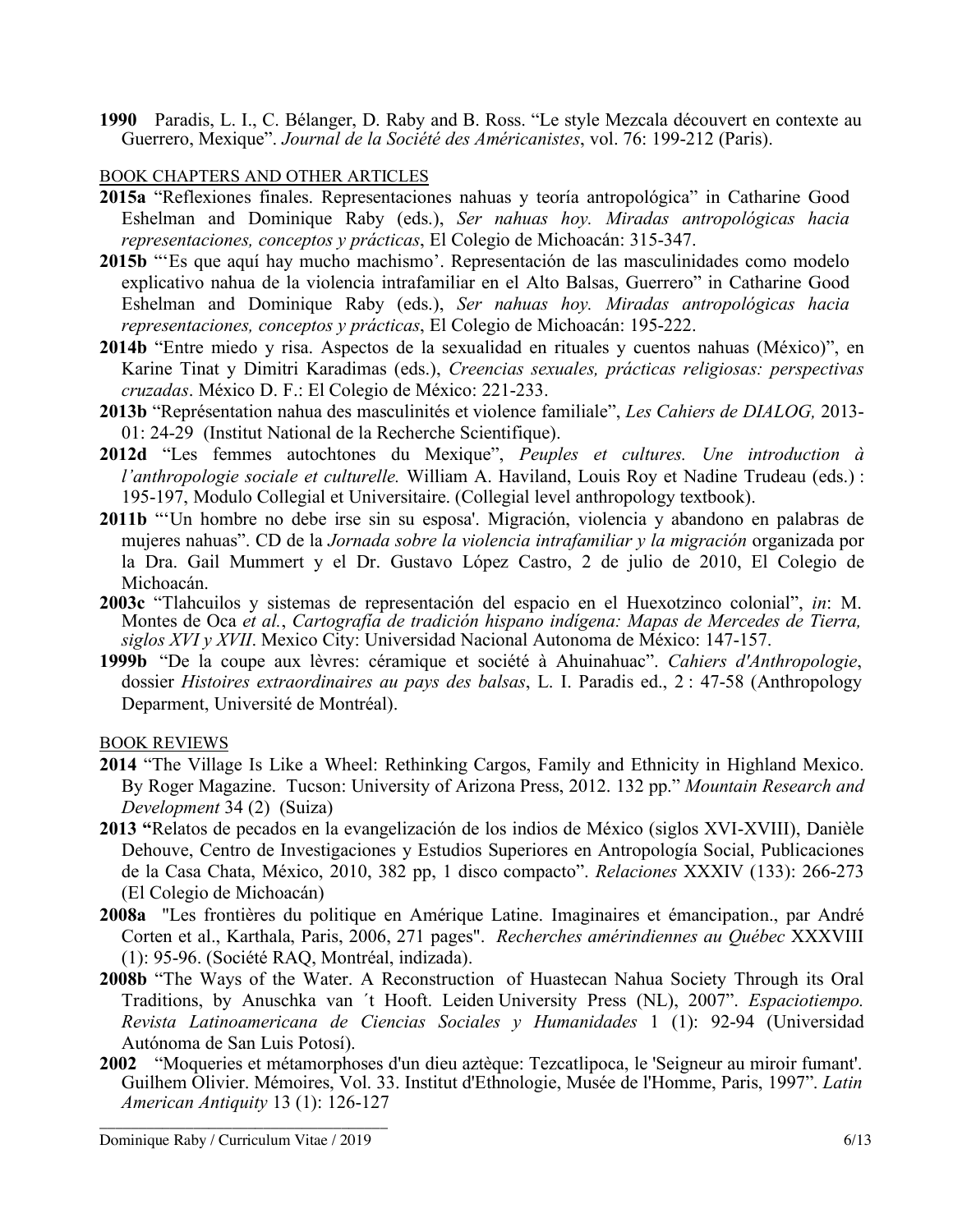#### RESEARCH REPORTS

#### *For the Centro de Investigaciones y Estudios Superiores en Antropología Social (CIESAS)*

**2008** *El proyecto de investigación 'Cambio social y discurso femenino en la región nahua del Alto Balsas, Estado de Guerrero, México': Violencia intrafamiliar, 2007-2008.*

#### *For the Anthropology firm Hélianthe inc.*

**1994** *Le projet Famille Inuit à Salluit*.

**1994** *Univers symbolique chez les Cris de la Baie James.*

**1993** *Les Naskapis*.

# *For the Social Sciences and Humanities Research Council of Canada*

**1991** "Traitement et analyse des collections artéfactuelles", *in* L. I. Paradis *et al.*, *Le projet Mezcala 1990.*

# **3. PAPERS PRESENTED**

# EVENTS COORDINATOR

#### *International peer-reviewed congress*

- **2016** International congress. Coordinator, *Violence against indigenous women*, 34° International Congress, Latin American Studies Association, New York, May 27-30, 2016.
- **2009** International congress. Coordinator in collaboration with Dr. Catharina Good *Representaciones, conceptos y prácticas en un mundo globalizado: Cambios y continuidades entre los Nahuas de México*, 53rd International Congress of Americanists, "The Peoples of the Americas: Change and Continuity. The Construction of a Self-Identity in a Globalized World", Mexico City, July 2009

# *Book presentation*

**2012** Book presentation. Catharine Good, *Comida, cultura y modernidad en México. Perspectivas antropológicas e históricas*, El Colegio de Michoacán, October 19 2012. Discussants: James M. Taggart (Franklin & Marshall College), Elizabeth Araiza Hernández (ColMich), Dominique Raby.

# INTERNATIONAL CONFERENCES WITH SCIENTIFIC COMMITTEE

- **2019 accepted** ""So that my grand-children will know what really happened": Women's narratives on domestic violence in the Nahua Alto Balsas region (Mexico)" Latin American Studies Association (LASA) International Congress, Boston, May 24-27, 2019.
- **2018** "Emotional Assemblages: Reconsidering Mexican-Nahua Domestic Objects in Human and Nonhuman Relationships", Canadian Anthropology Society (CASCA) Annual Meeting, Universidad de Oriente, Santiago de Cuba, May 16, 2018.
- **2017** "Thinking culturally safe education in rural (Native) and urban academic contexts: a teacher's experience in Mexico" The Canadian Indigenous/Native Studies Association (CINSA) Conference 2017, Puebla, BUAP, June 14-16.
- **2016** "No dejes que te anden abusando" El conocimiento y las prácticas de las mujeres nahuas de Guerrero para contrarrestar la acumulación cotidiana de violencia y favorecer el buen vivir (México)." 34° International Congress, Latin American Studies Association, New York, May 27- 30 2016.
- **2015a** "'Ne permets pas qu'on abuse de toi'. Savoirs et pratiques des femmes nahuas du Guerrero pour contrer le cumul quotidien des violences et favoriser le "buen vivir" (Mexique)", 7e congres international des recherches féministes francophones, *Créer, Penser, Agir les féminismes*, Atelier

\_\_\_\_\_\_\_\_\_\_\_\_\_\_\_\_\_\_\_\_\_\_\_\_\_\_\_\_\_\_\_\_\_\_\_\_\_ Dominique Raby / Curriculum Vitae / 2019 7/13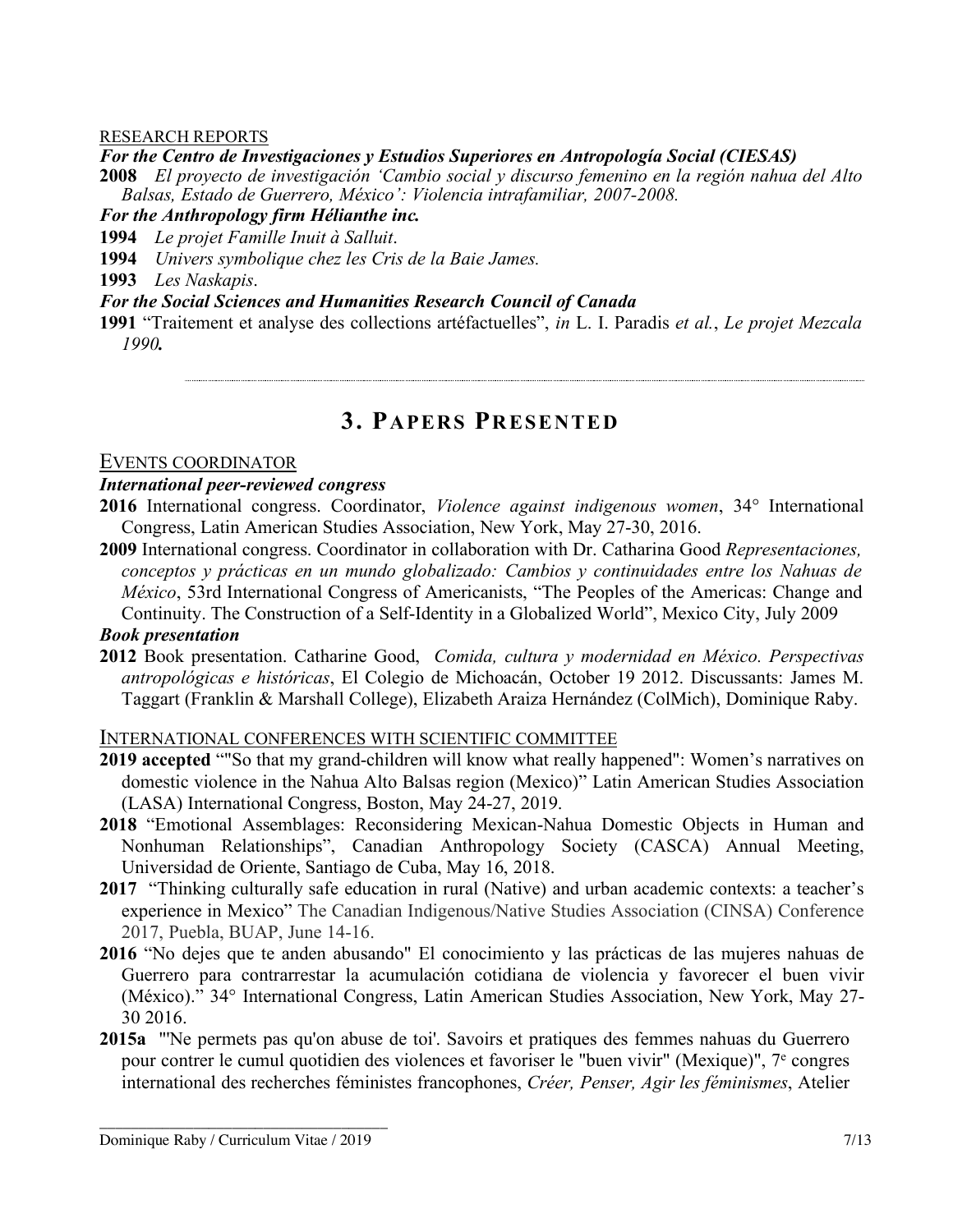de Dialog *Les violences envers les femmes autochtones*, Université du Québec à Montréal (UQAM), August 24 -28 2015.

- **2015b** "No dejes que te anden abusando" El conocimiento y las prácticas de las mujeres nahuas de Guerrero para contrarrestar la acumulación cotidiana de violencia y favorecer el buen vivir (México)." Asociacion lationamericana de antropologia, IV Congress, October 9 2015.
- **2014** "Mestizaje y racismo: del espacio nacional a la memoria familiar en México y Canadá", XXXII International Congress of the Latin American Studies Association "Democracy & Memory", Chicago May 21-24 2014.
- **2013** "'Lo llamaremos por el cántaro'. Memoria y cambio en el uso de objetos domésticos y personales en la región nahua del Alto Balsas », Panel *Memoria étnica*, Anne Warren Johnson eand Jesús Antonio Machuca Ramírez, Latin American Studies Association - ERIP, October 23- 25 2013, Oaxaca, México.
- **2012** "Comidas del Zopilote: variación contextual y ritual del apetito de un espíritu (Alto Balsas nahua)." 54° Congrès International de Américanistes, July 15-20 2012, Vienna.
- **2009a** "'My heart can't do what it wants': the Nahua concept of 'sadness' and some considerations on the intersubjective nature of emotion". The 108th American Anthropological Association Annual Meeting, Invited Session (Society for Humanistic Anthropology): *Creative collaborations and representing emotion in anthropological writing*, 3 décembre, Philadelphie.
- **2009b** "Representaciones de las mujeres y nuevos retos de la antropología: reflexiones desde una región nahua (México)" 53rd International Congress of Americanists, Mexico City, July 22, 2009
- **2009c** "El concepto de "machismo" en las representaciones nahuas (Alto Balsas) y "mestizas"", 53rd International Congress of Americanists, Mexico City, July 22, 2009
- **2009d** "Maïs, serpents et sexualité : notes sur le discours nahua et son rapport aux pratiques religieuses". Coloquio "Croyances sexuelles et pratiques religieuses: perspectives croisées". El Centro de Estudios Sociológicos de El Colegio de México and Le Laboratoire d'Anthropologie Sociale du Collège de France, July 15-16, 2009, México, D.F.
- **2008** "Relaciones familiares en el Alto Balsas Nahua: Representaciones indígenas y cambio social", Tercera Mesa Redonda: El conocimiento antropológico e histórico sobre Guerrero, Reflexiones sobre la investigación multidisciplinaria e integral y su impacto social, Instituto Nacional de Antropología e Historia, 29 de agosto de 2008, Taxco.
- **2004** "Healers, Sorcerers and Supernatural Beings in 17th Century Guerrero". 69th Annual, Meeting of the Society for Amercian Archaeology, Montreal. April 3, 2004.
- **2002** "Metamorphosis of a Witch: Malinalxochitl through Colonial Nahua Documents", Annual Meeting of the American Society for Ethnohistory, Quebec City . October 16, 2002.
- **1995a** "Le Voltigeur turquoise et le Prêtre froid. Plantes divinisées et pratiques rituelles nahuas dans le *Traité des superstitions* d'Alarcon (1629)". 26th Congress of the Canadian Association for Latin-American and Carribean Studies (CALACS), Toronto. November 11, 1995.
- **1995b** "Cabezas encantadas y Mujer Amarilla. El mundo vegetal en el *Tratado de las Supersticiones*". Primer Coloquio Internacional *Espacio, cultura y sociedad en Guerrero*, Mexico. June 1995.
- **1993**"La céramique du site Ahuinahuac et son apport à l'étude de la région Mezcala-Balsas". 26th Congress of the Canadian Archaeological Association (CAA), Montreal

# ACADEMIC CONFERENCES

- **2018** "Estado, mestizaje y cuerpo: una comparación México-Canada", Ciclo CEA, El Colegio de Michoacán, discussant Dr. Maria Eugenia de la O, Ciesas-Occidente, August 28, 2018.
- **2017a** "Our Mother suffers and cries Good Living, Domestic violence and Corn in a Nahua community (Mexico)", 13th Nomad University DIALOG, Chisasibi (Québec), July 2-9, 2017.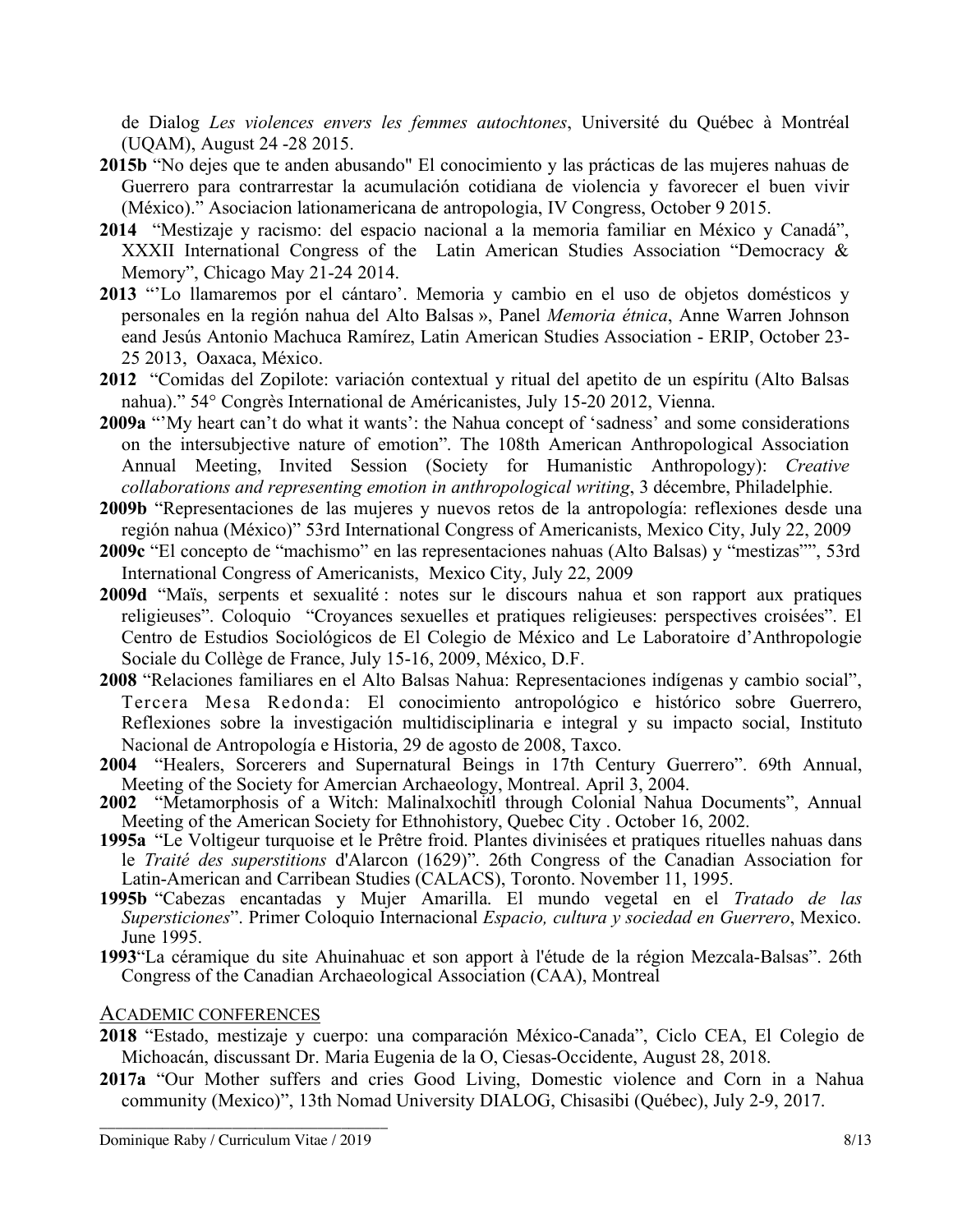- **2017b** "Nuestra Madre sufre y llora: Buen Vivir, Violencia domestica y maíz en una comunidad nahua", Ciclo CEA, El Colegio de Michoacán, discussant Dr. Rafael Nava Vite, Universidad Intercultural de Veracruz, December 13, 2017.
- **2016a** "Contre la violence envers les femmes. Savoirs traditionnels et "buen vivir" dans une région Nahua du Mexique". 12th Nomad University DIALOG *Femmes autochtones. De l'exclusion systémique à l'innovation sociale*, Montreal, INRS, August 22-26, 2016.
- **2016b** "Contra la violencia hacia las mujeres. Saberes tradicionales y buen vivir en una comunidad del Alto Balsas nahua, Guerrero." Ciclo CEA, El Colegio de Michoacán. Discussant: Dr. Amaruc Lucas Hernández, Universidad Michoacana de San Nicolás de Hidalgo, October 12, 2016.
- **2014a "**Violencias y empatía o de cómo manejan la acumulación cotidiana de vulnerabilidades los Nahuas de Guerrero", Ciclo CEA, El Colegio de Michoacán. Discussant: Dr. Manuela Camus Bergareche, Universidad de Guadalajara, November 12 2014.
- **2014b, "**Lo llamaremos por el cántaro.Memoria y cambio en el uso de objetos domésticos en la región nahua del Alto Balsas", Seminar Ethnic Memory, ENAH and Universidad Autónoma de Guerrero, July 2 2014.
- **2012a** "¿Amor y respecto, o 'machismo'? Representaciones nahuas de las masculinidades y violencia intrafamiliar (Alto Balsas, Guerrero)", Nomad University DIALOG and Universidad Nacional Autonoma de México, January 30- February 3, Mexico City, February 1, 2012 .
- **2012b** "Contra la violencia intrafamiliar: Tradición nahua del Alto Balsas, movimientos indígenas y políticas públicas interculturales". Discussant: Dr. John Gledhill (University of Manchester). El Colegio de Michoacán, Mexique, 28-29 mars 2012.
- **2011a** "'Es que aquí hay mucho machismo". Representación de las masculinidades como modelo explicativo nahua de la violencia intrafamiliar (Alto Balsas, Guerrero). Ciclo CEA, El Colegio de Michoacán. Comments: Dr. Catharine Good Eshelman, Escuela Nacional de Antropología e Historia, Dicember 15, 2011.
- **2011b** "Violence familiale en milieu autochtone: perspectives et défis depuis le Mexique", DIALOG-Institut National de la Recherche Scientifique, Montréal, September 19, 2011.
- **2010a** "'Ne permets pas qu'on abuse de toi'. Violence intrafamiliale, 'us et coutumes' et politiques publiques dans une région nahua du Mexique". Séminaire ERSIPAL, Groupe de Recherche Société-Identité-Pouvoirs en Amérique Latine, IHEAL, Paris 3 – Sorbonne Nouvelle, Decembre 10, 2010.
- **2010b** "'Un homme ne doit pas partir sans son épouse'. Migration et violence selon les femmes nahuas de la région du Haut Balsas (Mexique)". Séminaire GEMIG, Genre et mobilité (famille, migration, travail), IHEAL, Paris 3 – Sorbonne Nouvelle, October 22, 2010.
- **2010c** "'Un hombre no debe irse sin su esposa'. Migración, violencia y abandono en palabras de mujeres nahuas." Paper presented in *Jornada sobre la violencia intrafamiliar y la migración*  organized by Dr. Gail Mummert and Dr. Gustavo López Castro, El Colegio de Michoacán, July 2, 2010.
- **2010d** "'No dejes que te anden abusando'. Costumbres y prácticas nahuas contra la violencia intrafamiliar". Ciclo CEA, El Colegio de Michoacán. Discussant: Dr. Marie-José Nadal, Université du Québec à Montréal, March 22, 2010.
- **2008** "Representaciones de la violencia intrafamiliar entre los nahuas del Alto Balsas", Seminario Permanente de Estudios sobre Guerrero, Instituto Nacional de Antropología e Historia, Mexico City, March 4, 2008.
- **2006a** "Sur les ailes du vautour. Dialogue autour d'un récit de voyage dans l'au-delà, chez les Nahuas du Balsas (Mexique)". Ethnology of the Americas seminar, organized by the National Center for

\_\_\_\_\_\_\_\_\_\_\_\_\_\_\_\_\_\_\_\_\_\_\_\_\_\_\_\_\_\_\_\_\_\_\_\_\_ Dominique Raby / Curriculum Vitae / 2019 9/13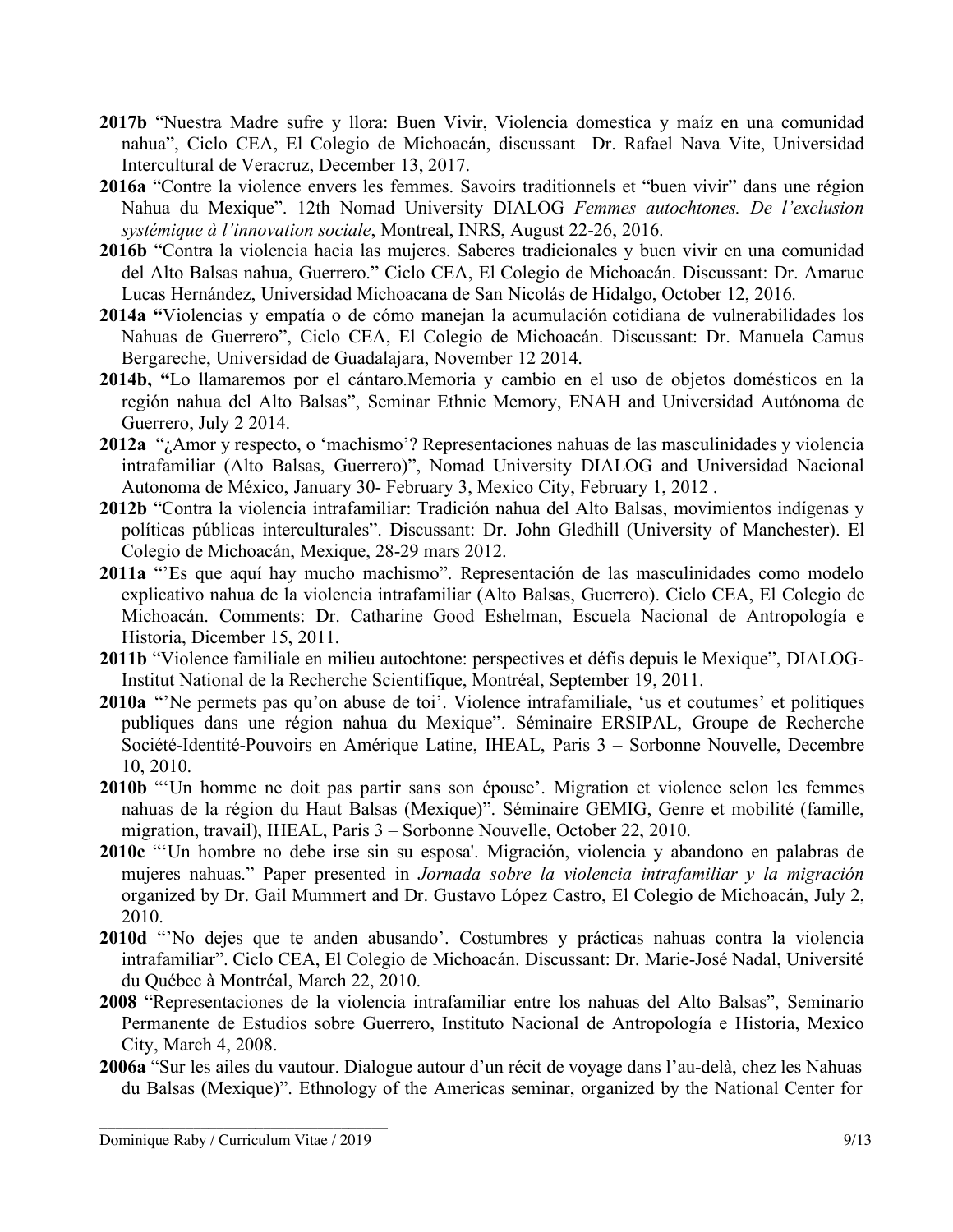Scientific Research, Paris. April 28, 2006.

- **2006b** "Paroles de conteurs et conteuses nahua (Mexique) à propos d'une 'maîtresse des cavernes'". Research seminar "Anthropologie et langage", Laboratoire d'Anthropologie Sociale, Paris. March 27, 2006.
- **2004** "The Wrath of the Cave-Dweller Maiden: Gender, Violence and Oral Literature in a Nahua Community of Guerrero,Mexico". Guest speaker, Institute for Mesoamerican Studies, University at Albany, State University of New York. March 5, 2004.
- **2002** "Tradición oral y voces femeninas entre los Nahuas, ayer y hoy". Seminar Mitos Mesoamericanos, Universidad Nacional Autónoma de México. November 13, 2002.
- **2001** "Gender Symbolism in Pre-Hispanic Nahuatl Literature". Guest speaker, Institute for Mesoamerican Studies, University at Albany, State University of New York. November 9, 2001.

# *Graduate Students Conferences, Department of Anthropology, Université de Montréal*

- **1997** "Une image vaut-elle mille mots? Correspondances entre les manuscrits pictographiques préhispaniques et les textes en nahuatl du Mexique colonial".
- **1996** "À terres indiennes, océan de papier. La microcartographie du 16e siècle dans les archives mexicaines".
- **1990** "Un laboratoire archéologique à San Juan Tetelcingo".

# DISCUSSANT

- **2017** Presentation of Dr. Danièle Dehouve's book *La Realeza sagrada*, Casa de Francia, Mexico, June 13, 2017.
- **2012** Presentation of Dr. Catharine Good's book, *Comida, cultura y modernidad en México. Perspectivas antropológicas e históricas*, El Colegio de Michoacán, October 19, 2012.
- **2011** Presentation of Danièle Dehouve's book *Relatos de pecados en la evangelización de los indios de México (siglos XVI-XVIII)*, Centro de Investigaciones y Estudios Superiores en Antropología (CIESAS-DF), October 5, 2011.
- **2008a** Cinedebate "La batalla de las cruces. Una década de impunidad y violencia contra las mujeres", Centro de Estudios Sociológicos, Colegio de México, November 19, 2008.
- **2008b** Conference of Marie José Nadal, Université du Québec à Montréal, "Un dispositivo indígena de lucha contra la violencia conyugal", Centro de Estudios Sociológicos, Colegio de México, December 11, 2008.

# **4. TEACHING**

EL COLEGIO DE MICHOACÁN - Centro de Estudios Antropológicos

*Professor, master-doctorate courses and seminars (in Spanish)*

**2017** *Agentivity and ontology*, January-june 2017

**2019, 2016, 2013** *Gender in social sciences*, 13 semanas, 4 horas/semana (2 times in 2013).

**2014, 2011** *Methodology*, with Dr. Laura Roush, 10 weeks, 4hrs/week

**2012, 2009** *Ethnographic writing*, with Dr. Marco Calderón, 13 weeks, 4hrs/week.

**2010** *Gender perspective,* with Dr. Gail Mummert. 8 weeks, 3hrs/week.

**2009***Culture II, Representation, Identity and Discourse*, with Dr. Paul Liffman, 13 weeks, 4hrs/week.

# **Thesis supervisor, integrated master-doctorate**

Elena Bolio López, "Participación ciudadana de mujeres: dos casos de gobierno de cargos entre chinantecos de Oaxaca"

\_\_\_\_\_\_\_\_\_\_\_\_\_\_\_\_\_\_\_\_\_\_\_\_\_\_\_\_\_\_\_\_\_\_\_\_\_ Dominique Raby / Curriculum Vitae / 2019 10/13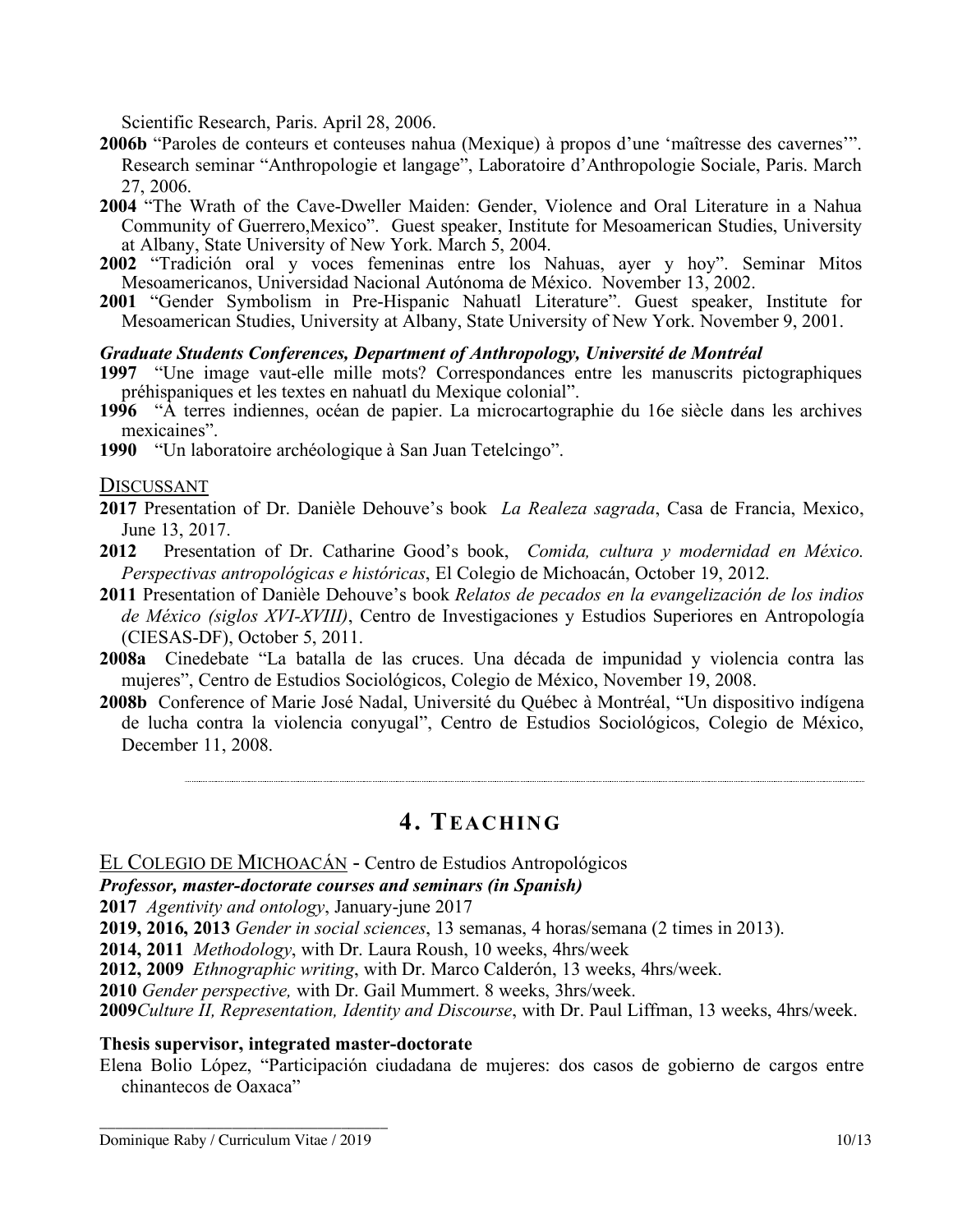- Adriana Aleyda Alas López, "Cambio y continuidad. La dinámica de los grupos domésticos: una comparación entre poblaciones revolucionarias en El Salvador y México (1975-2015)"
- Elezar Valle Pineda, "Marcadores dinámicos de lo indígena y racialización: tránsitos bidireccionales, de lo indígena a lo mestizo. Una etnografía de la vida cotidiana de estudiantes indígenas en la UAM Lerma en el Estado de México"
- Fatima Gregorio Cipriano, "Posturas y prácticas de los jóvenes hacia la configuración de ser uatsï y tumpi en una comunidad p´urhépecha de la Cañada de los Once Pueblos"

# *Postdoctoral project supervisor*

Macarena Flores Villeda, "Mujeres del Alto Balsas. Migración, abandono y violencia", 2011-2012

# *Student mobility, supervisor*

Lourdes Juárez Díaz, "Estudio sociocrítico de *El concierto fatal*. Expresiones literarias sobre violencia de género", 2016, Universidad Autonoma de Guerrero

# UNIVERSITÉS INTERCULTURELLES/AUTOCHTONES

**2012 UNISUR**, Campus Xalitla, Alto Balas, Mexique, undergraduate, May 18-20 2012.

**2008 CESDER** (Mexico), « Cambio social y discurso de las mujeres nahuas » et « Trayectoria personal ». Seminar « Temas y desafíos del desarrollo rural », 1st Nomad University DIALOG, (INRS), licence in Rural Development, July 7-10 2008.

# INSTITUT DES HAUTES ÉTUDES DE L'AMÉRIQUE LATINE – PARIS 3 SORBONNE NOUVELLE

- *Invited professor (chair), master courses***,** 12 weeks, 2 hrs/week each course
- **2010** *Introduction à l'anthropologie de l'Amérique latine*
- **2010** *Genre et indianité en Amérique latine*

# STATE UNIVERSITY OF NEW YORK AT ALBANY

# *Lecturer, undergraduate*

- **2004** *Topics in Ethnology: Folktales,* ANT 340. Anthropology Department, senior undergratuate students, 15 weeks, 2h40/week.
- **2003** *Anthropology of Gende*r, ANT 381. Anthropology and Women's Studies Department, senior undergratuate students, 15 weeks, 2h40/week..
- **2003** *Native Americans in Literature and Film,* ENG 243. English Studies Department, second year undergratuate students, 15 weeks, 2h50/week.iikm

# *Guest Speaker, one class*

- **2004** Graduate seminar *Folktales*, Dr. Louise M. Burkhart, Professor, Subject: Compiling folktales in a Nahua community of Guerrero, Mexico.
- **2003** Graduate seminar *Colonial and Contemporary Nahua Ethnology*, Dr. Louise M. Burkhart, Subject: Fieldwork in a Nahua community of Guerrero, Mexico.
- **2003** Undergraduate course *Archaeology*, Annette McLeod, Lecturer. Subject: The Mezcala archaeological project in Mexico.
- **2002** Undergraduate course *Latin American History*, Annette McLeod, Lecturer. Subject: The Mexican Revolution according to the oral tradition of Guerrero.

UNIVERSITÉ DE MONTRÉAL - Department of Anthropology

*Lecturer, undergraduate,* 15 weeks, 3hrs/week each course.

**2001** *Anthropologie de la religion*, ANT 2020. Second year undergratuate students.

\_\_\_\_\_\_\_\_\_\_\_\_\_\_\_\_\_\_\_\_\_\_\_\_\_\_\_\_\_\_\_\_\_\_\_\_\_ Dominique Raby / Curriculum Vitae / 2019 11/13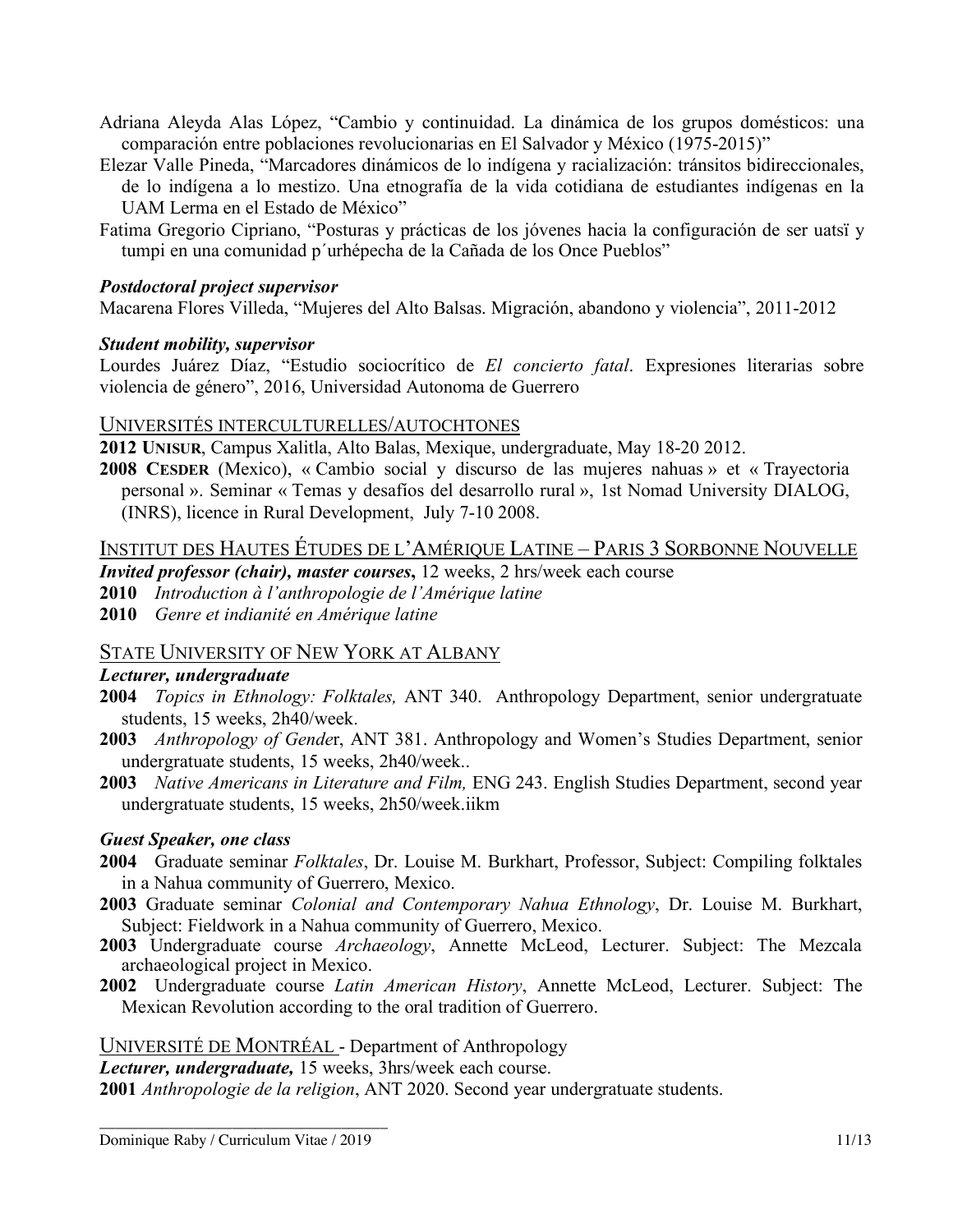**1999-2001** *Dynamique socioculturelle*, ANT 3035 (Social change). Senior undergratuate students, taught for three sessions.

# *Guest Speaker, one class*

- **2000** Undergraduate course *Aire culturelle Méso-Amérique*, Dr. Pierre Beaucage. Subject: Female speech among the Prehispanic Nahuas.
- **1996** Master seminar, *Littératures précolombiennes en Méso-Amérique*, Dr. Louise I. Paradis. Subject: Nahua litterature and gender symbolism.
- **1996** *Doctorate seminar*. Dr. Gilles Bibeau, Professor. Subject: Mexican Anthropology.

# DOCTORAL AND MASTER THESIS EXAMINER (selection)

- **2018** Doctoral redaction examiner, Fernanda Apipilhuasco, on Bolivian ñatitas brotherhoods.
- **2018** Master proyect examiner, Perla Polanco, on Adolescent girls' delicuency in Guatemala.
- **2017** Member of the committee, Master, Lourdes Juarez Diaz, Universidad Autonoma de Guerrero
- **2016** Master thesis committee, Nelva Cristina Chavez Garcia, on Women Health Association
- **2016** Doctoral project evaluation "Representaciones sociales de la diabetes. Voces desde el centro de atención al diabético de Acambay, Estado de México", Doctorado tutorial en ciencias sociales, Claudia Garza González, Colmich.
- **2013** Doctorate project evaluation "Migración, alimentación e identidad en un grupo nahua de origen migrante en la ciudad de Ensenada, Baja California", presentado para ingresar al Doctorado tutorial en ciencias sociales por la candidata Carolina Mata, Colmich.
- **2012** Member of the committee, Ph.D. thesis, Rafael Nava Vite, "Continuidad histórica y reproducción cultural: movimientos campesinos y cosmovisiones en comunidades nahuas de la Huasteca" Dicember 13, 2012, ENAH.
- **2011** Doctoral Project, Juan Miguel Sarricolea (body, masculinity and migration), Kelly Muñoz (violence, Colombia and Mexico) and Laura Gonzalez (tradition, Jalisco).
- **2010** Master thesis committee, Georgina Cárdenas (ONG, street youth, Mexico) and Juan Miguel Sarricolea.
- **2010** Tutor, research seminar V, abril-juin 2010.
- **2009** Master pre-projects, Marcela Morales, Netzy Peralta and Georgina Cardenas.

# **5. RESEARCH ASSISTANT AND CONSUTATION Ethnology, Ethnohistory, Archaeology**

# **ETHNOLOGY**

*Institut national pour la recherche scientifique (INRS) and Hélianthe inc., Dr.Carole Lévesque, Anthropologist, Director.*

**1994** Research Assistant (bibliographic research, data analysis, fieldwork, report writing). Inuit Family Project. Interviews, Inuit community of Salluit, Nouveau Québec. Subject: contemporary Inuit family.

# *Hélianthe inc., Dr. Carole Lévesque, Anthropologist, Director.*

**1992-1993** Participation in the social impact study and native perception study of the Grande Baleine Hydroelectric Project. Work in multidisciplinary environment.

\_\_\_\_\_\_\_\_\_\_\_\_\_\_\_\_\_\_\_\_\_\_\_\_\_\_\_\_\_\_\_\_\_\_\_\_\_ Dominique Raby / Curriculum Vitae / 2019 12/13